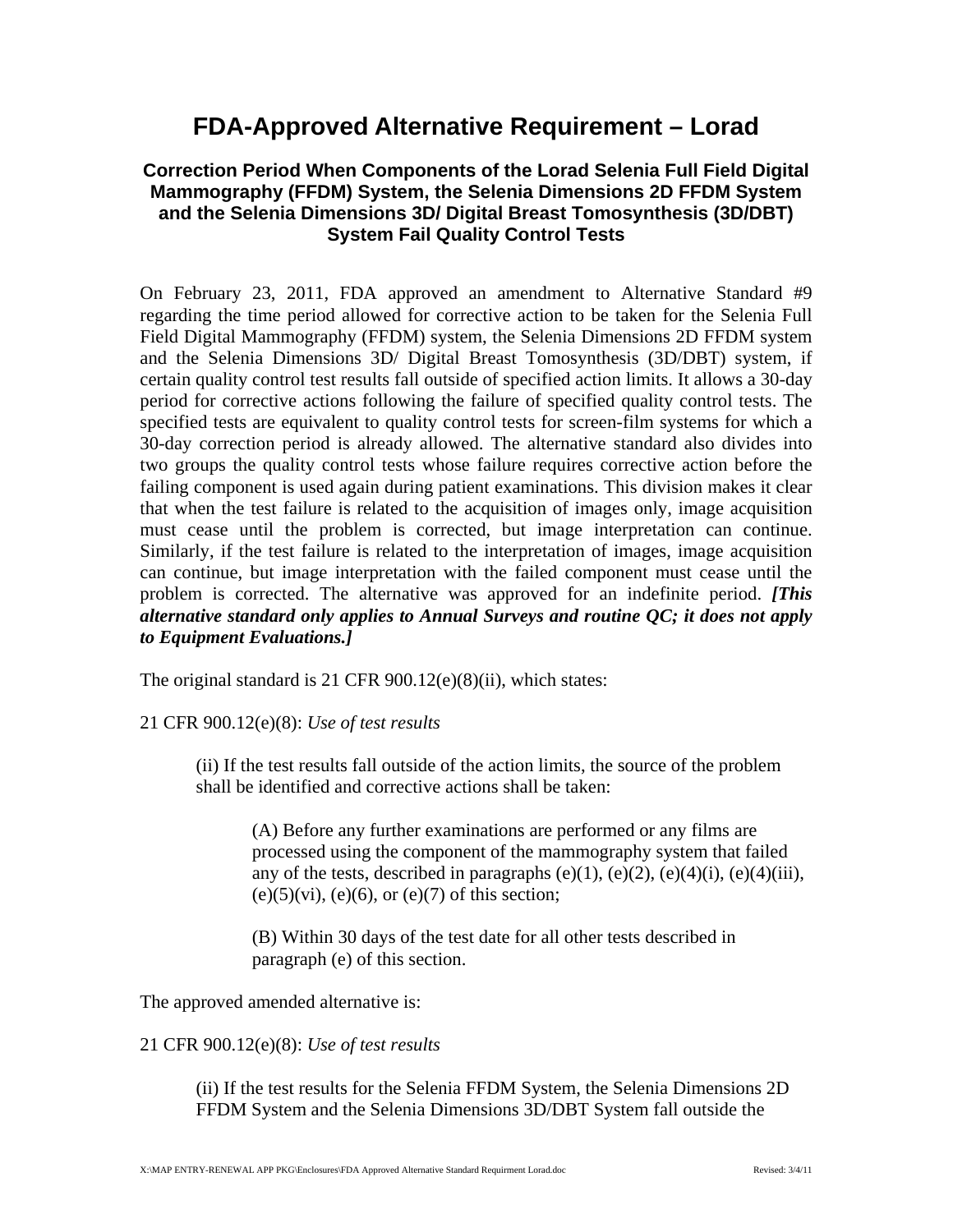action limits, the source of the problem shall be identified and corrective actions shall be taken:

(A) If any of the following quality control tests that evaluate the performance of the image acquisition components of the Selenia FFDM System, the Selenia Dimensions 2D FFDM System and the Selenia Dimensions 3D/DBT System (Selenia Dimensions System) produces results that fall outside the action limits as specified by the manufacturer, the source of the problem shall be identified and corrective action must be taken before any further examinations are performed:

Applicable Quality Control tests:

(1) Evaluation of System Resolution

(2) Breast Entrance Exposure and Average Glandular Dose

(3) Phantom Image Quality Evaluation (Medical Physicist)

(4) Phantom Image (Radiologic Technologist)

(5) Signal-to-Noise and Contrast-to-Noise Measurements

(6) Detector Ghosting

(7) Detector Flat-Field Calibration

(8) Geometry Calibration (Tomosynthesis Option)

(9) Compression

(10) Post-Move and Pre-Examination Tests for Mobile Selenia Dimensions systems

(B) If any of the following quality control tests that evaluate the performance of *a diagnostic device used for mammographic image interpretation* (i.e. DICOM printer, physician's review station) produces results that fall outside the action limits as specified by the manufacturer, the source of the problem shall be identified and corrective action shall be taken before that device can be used for mammographic image interpretation. Clinical imaging can be continued and alternative approved diagnostic devices shall be used for mammographic image interpretation:

Applicable Quality Control tests:

(1) Phantom Image Quality Evaluation (Medical Physicist)

(2) Phantom Image (Radiologic Technologist)

(3) Diagnostic Review Workstation Quality Control

(4) DICOM Printer Quality Control

(5) Viewboxes and Viewing Conditions (Radiologic Technologist)

(C) If any of the following quality control tests that evaluate the performance of components *other than the digital image receptor or the diagnostic devices used for mammographic image interpretation* produces results that fall outside the action limits as specified by the manufacturer, the source of the problem shall be identified and corrective action shall be taken within thirty days of the test date. Clinical imaging and mammographic image interpretation can be continued during this period: